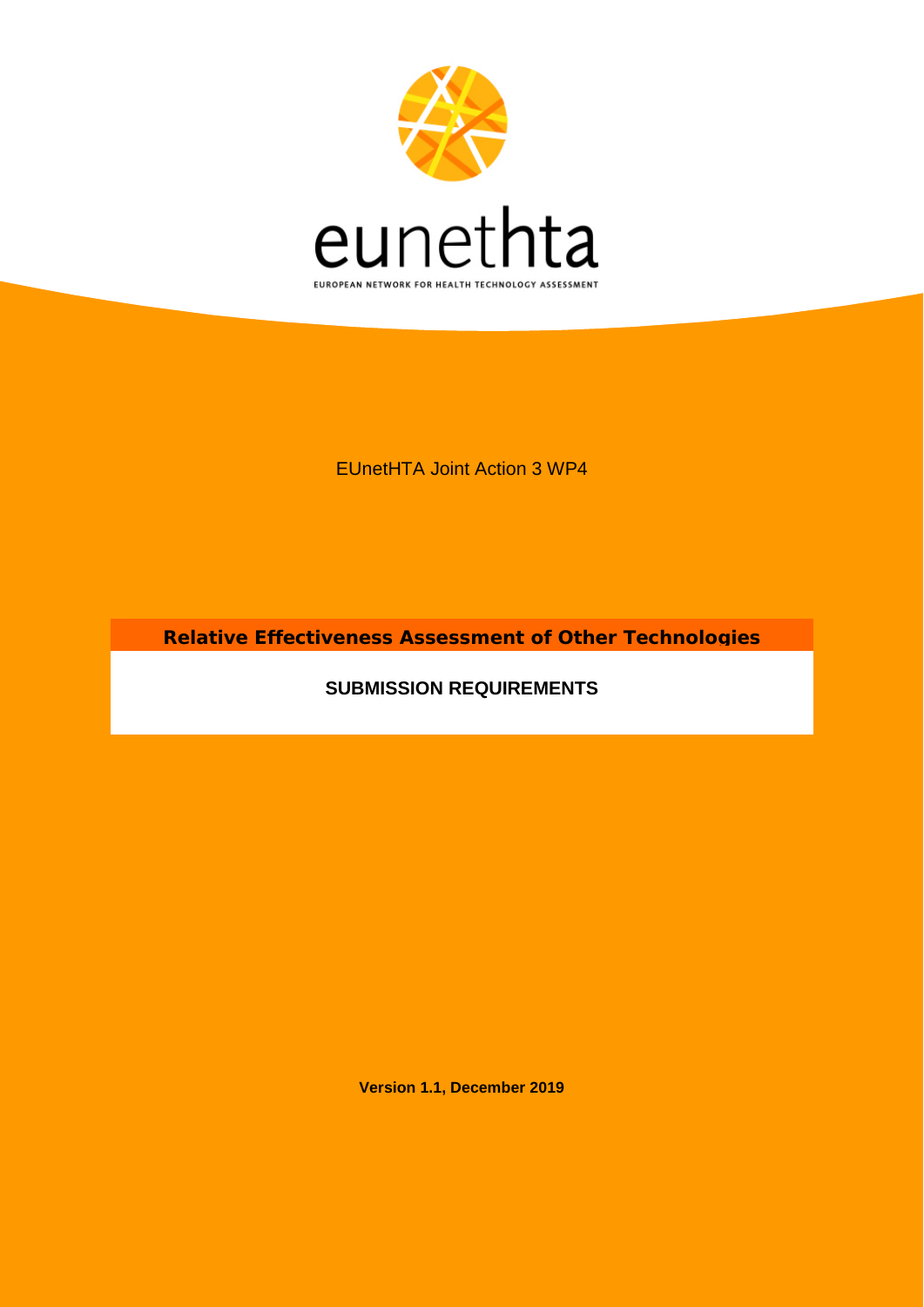# **DOCUMENT HISTORY AND CONTRIBUTORS**

| <b>Version</b> | <b>Date</b>   | <b>Description</b>                       |
|----------------|---------------|------------------------------------------|
| V1.1           | December 2019 | First version of Submission Requirements |

## • **Disclaimer**

EUnetHTA Joint Action 3 is supported by a grant from the European Commission. The sole responsibility for the content of this document lies with the authors and neither the European Commission nor EUnetHTA are responsible for any use that may be made of the information contained therein.

# • **Contributors**

This document was prepared by EUnetHTA WP4 LP and CoLPs.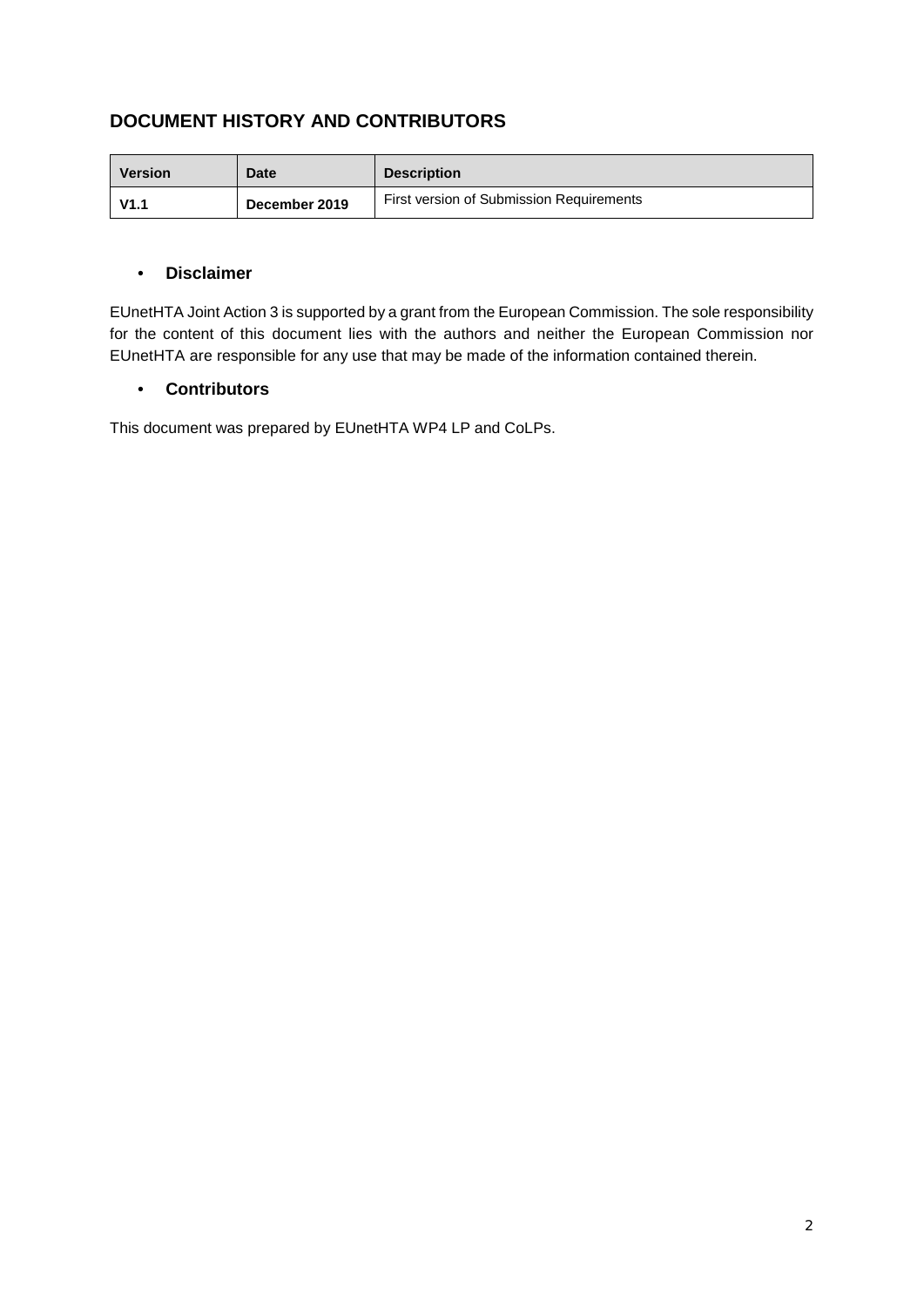## **Scope**

This submission requirements document describes which other technologies are eligible for the EUnetHTA REA process. The requirements specify the principal content of the submission dossier, when the submission dossier is required and EUnetHTA's policy on publishing the submission dossier information.

## **Eligible other technology products**

Other Technologies include non-pharmaceutical technologies i.e. medical, surgical, dental, or other interventions, as well as diagnostic or screening technologies.

EUnetHTA will require a submission dossier for

• medical devices (MDs, class IIb and III) and in vitro diagnostic medical devices (IVDs, class C and D)

For dossier submission, manufacturers are only eligible, if their medical device has been (or shortly will be) placed on the European market in accordance with EU regulation (i.e. CE marking of conformity).

# **Submission dossier requirements by EUnetHTA**

The submission dossier provides the technical and manufacturing characteristics of the technology assessed in the REA of technologies other than pharmaceutical products. To ensure complete submission of the required information, EUnetHTA will provide the manufacturer with a submission dossier template specifying the requirements. This template must be completed appropriately by the manufacturer as requested.

#### **Submission dossier**

- Includes all information required for the Technology (TEC) and Current use of the technology (CUR) domains of the assessment
- •Marked questions relevant to the technology as requested by the authoring team

The submission dossier should include all non-confidential information required to answer the research question(s) of the assessment relevant to the CUR and TEC domains. Details of the content of the submission dossier will be defined in the submission dossier template and the completed dossier will be made available to all members of the assessment team upon receipt. If required by the assessment team, the Submission Dossier will also be made available to the EUnetHTA Senior Scientific Officer.

The manufacturers have 30 working days to complete the submission dossier. The authoring team will check the dossier and may ask for supplementary information, if required. The manufacturers will have 5-10 working days to clarify any open issues or supply the requested information.